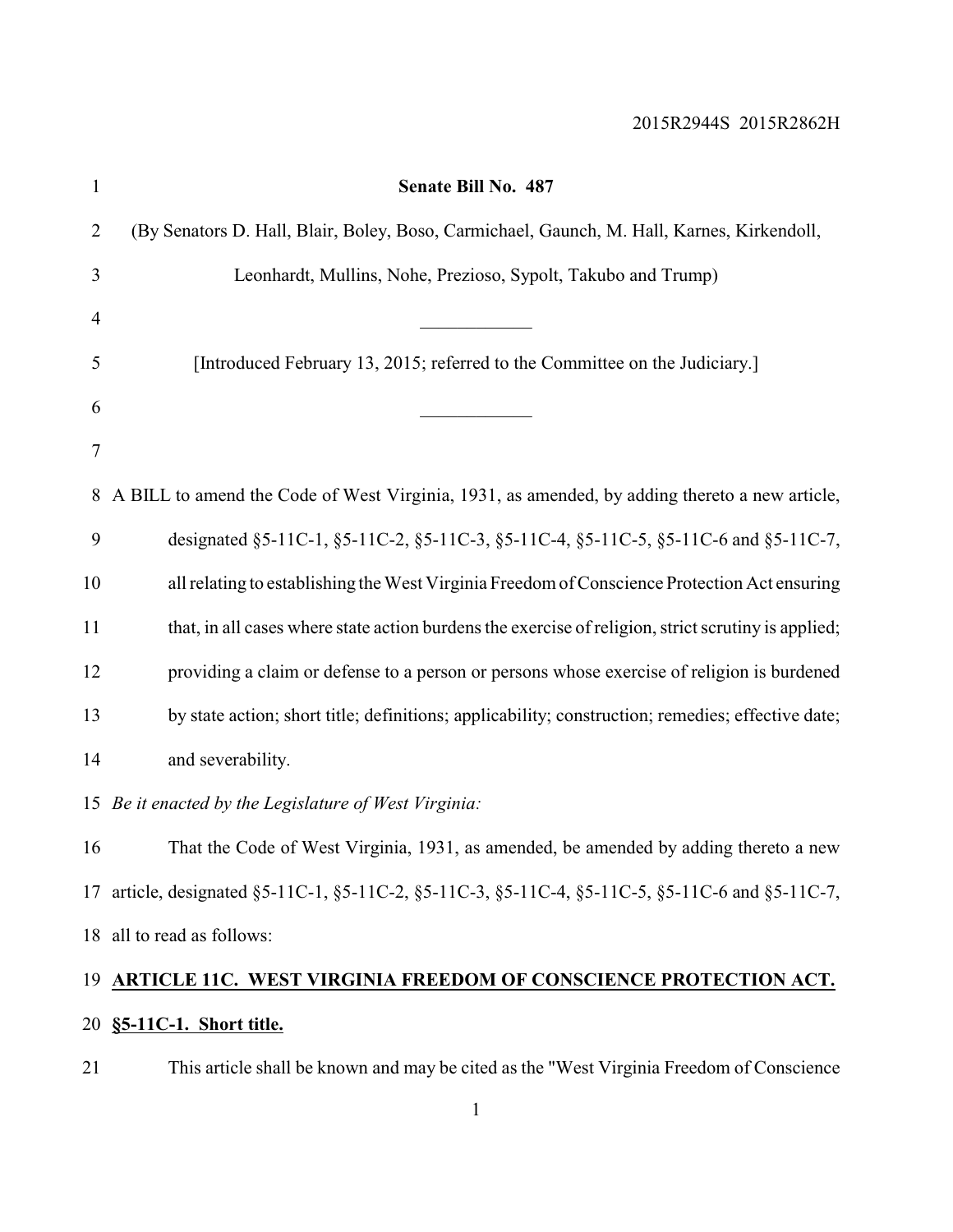Protection Act."

# **§5-11C-2. Findings.**

The Legislature finds that:

(a) The free exercise of conscience is an unalienable right held by the people.

 (b) No state action should burden or is intended to burden sincere religious exercise unless both the burden is necessary to further a compelling governmental interest and no less restrictive

means exist to achieve that compelling governmental interest.

 (c)This a workable test for striking sensible balances between the freedom of conscience and competing governmental interests.

### **§5-11C-3. Purposes.**

The purpose of this article is to:

 (1) Ensure that in all cases where state action burdens the exercise of religion strict scrutiny is applied; and

 (2) Provide a claim or defense to a person or persons whose exercise of religion is burdened by state action.

## **§5-11C-4. Definitions.**

As used in the Freedom of Conscience Protection Act:

 (1) "Burden" means any action that directly or indirectly constrains, inhibits, curtails or denies the exercise of religion by any person or compels any action contrary to a person's exercise of religion. "Burden" includes, but is not limited to, any state action withholding benefits, assessing criminal, civil or administrative penalties or damages or exclusion from governmental programs or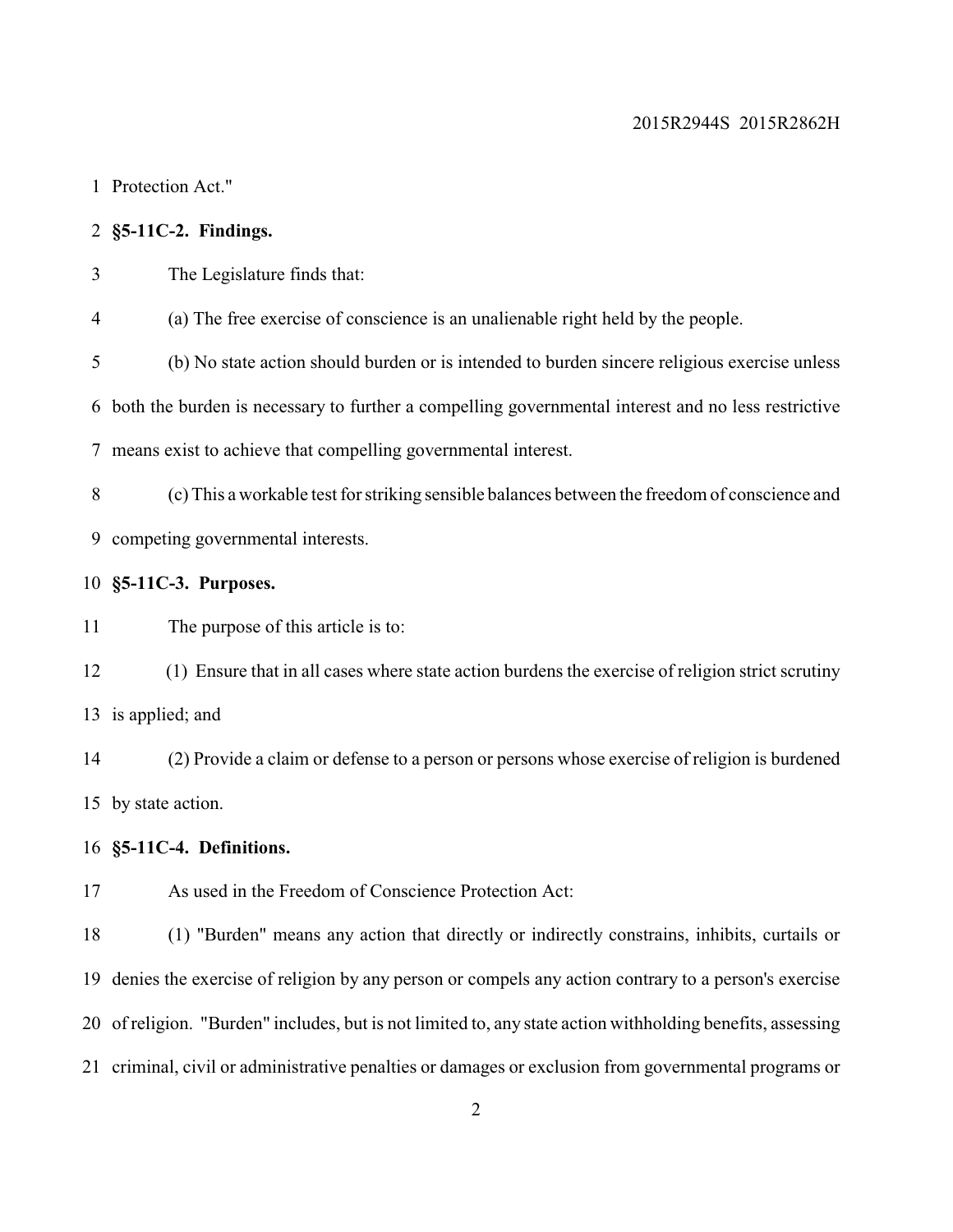access to governmental facilities.

 (2) "Compelling governmental interest" means a governmental interest of the highest magnitude that cannot otherwise be achieved without burdening the exercise of religion.

 (3) "Exercise of religion" means the sincere practice or observance of religion or religious conscience. It includes, but is not limited to, the ability to act or refuse to act in a manner substantially motivated by one's sincerely held religious beliefs or religious conscience, whether or not the exercise is compulsory or central to a larger system of religious belief.

 (4) "Person" means any individual, association, partnership, corporation, church, religious institution, estate, trust, foundation or other legal entity.

 (5) "State action" means the implementation or application of any law, including, but not limited to, state and local laws, ordinances, rules, regulations and policies, whether statutory or otherwise, or other action by the state or any political subdivision of the state, or any local government, municipality, instrumentality or public official authorized by law in the state.

### **§5-11C-5. Applicability; construction; remedies.**

 (a) State action may not burden a person's right to exercise of religion, even if the burden results from a rule of general applicability, unless it is demonstrated that applying the burden to that person's exercise of religion in this particular instance:

(1) Is essential to further a compelling governmental interest; and

(2) Is the least restrictive means of furthering that compelling governmental interest.

 (b) This article shall be construed in favor of a broad protection of religious exercise to the maximum extent permitted by the term of this article and the state and federal Constitutions.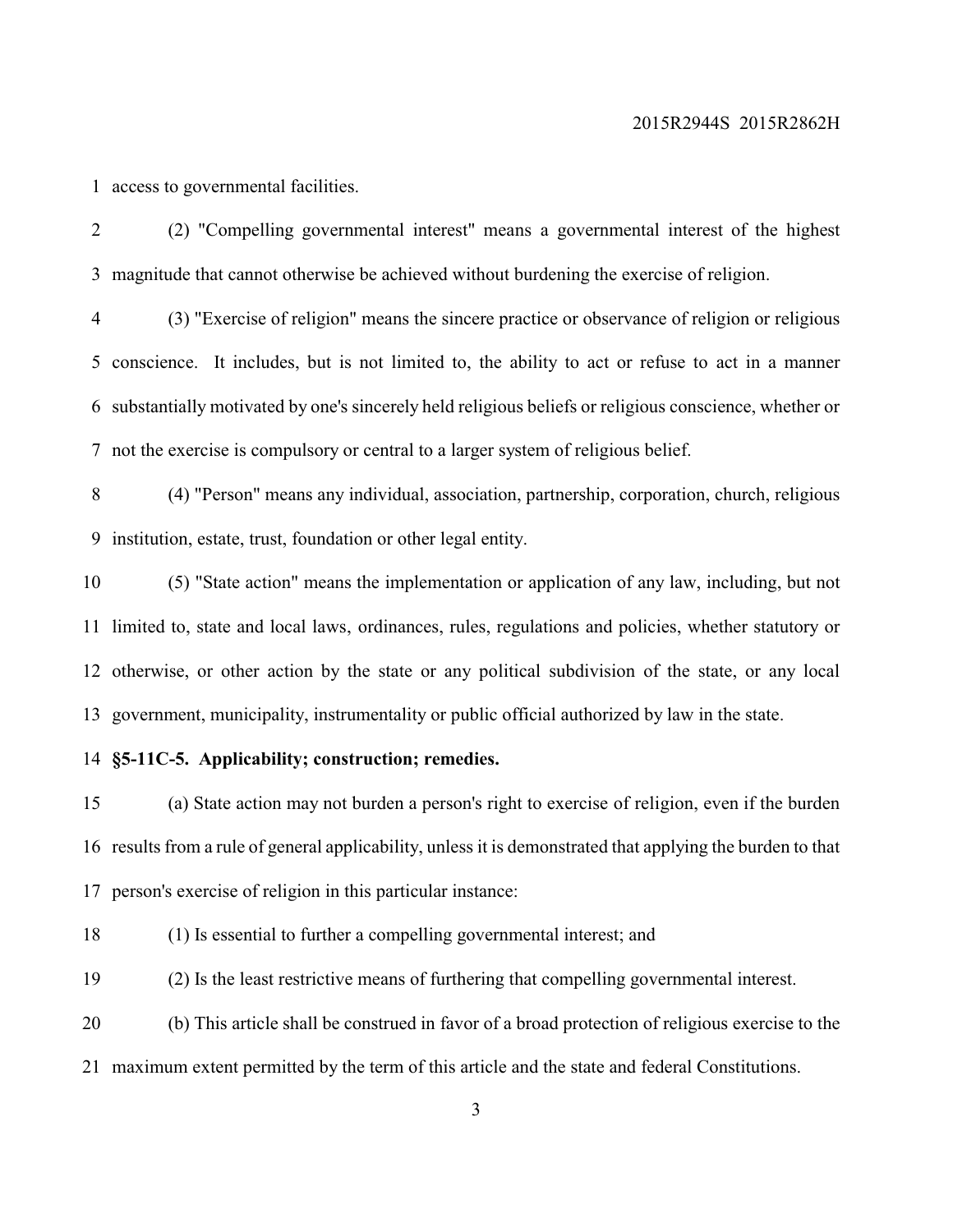(c) A person whose exercise of religion has been burdened, or is likely to be burdened, in violation of this article may assert such violation or impending violation as a claim or defense in a judicial or administrative proceeding. The right to religious exercise secured under this article may be asserted between private parties whether or not a state or local governmental actor is a party to the proceeding.

 (d) Consistent with the state Constitution's reservation of sovereign immunity, under this article, neither the State of West Virginia nor a state agency may be named as defendants nor may any relief enter against them. This section does not waive or abrogate immunity for the Legislature, the executive branch or waive judicial immunity for state judges acting in a judicial capacity.

 . (e) A person whose exercise of religion has been burdened, or is likely to be burdened, in violation of this article may obtain appropriate relief against persons named as parties to a judicial proceeding. Appropriate relief is defined as injunctive, declaratory, mandamus and prohibitory relief, as well as costs and reasonable attorney's fees. In a suit under this article against a state official acting in an official capacity, any award of fees and costs may not exceed the official's liability insurance limits payable by the official's insurance carrier. Appropriate relief may not include compensatory damages, consequential damages, punitive damages or any other form of monetary relief.

 (f) All laws and state action in existence at the time of the enactment of this article are subject to this article. Any law or state action adopted after the time of enactment of this article is also subject to this article, unless the Legislature explicitly excludes the application of this article to a law by reference to this article.